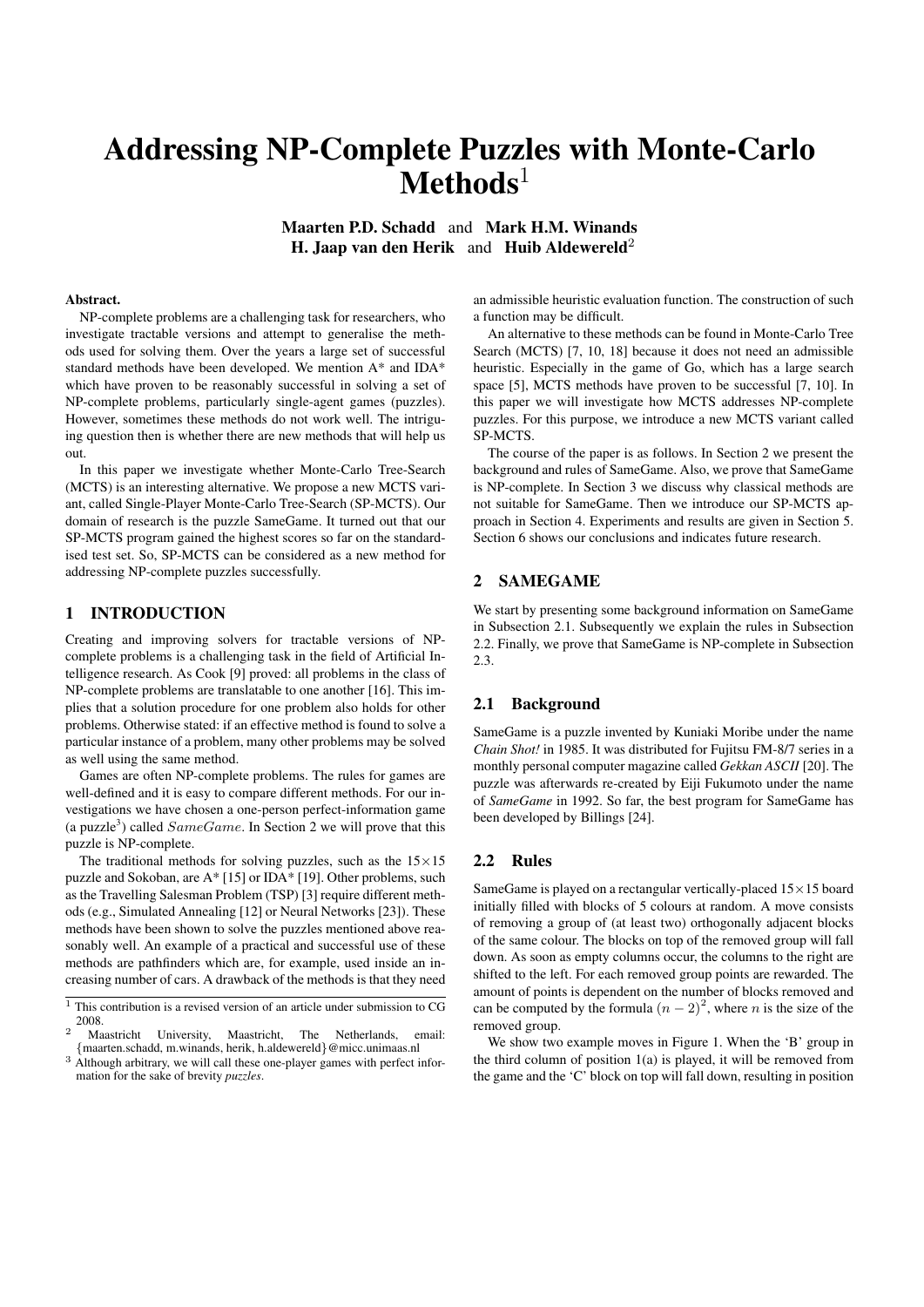1(b). Because of this move, it is now possible to remove a large group of 'C' blocks (n=5). Owing to an empty column the two columns at the right side of the board are shifted to the left, resulting in position  $1(c)$ .<sup>4</sup> The first move is worth 0 points; the second move is worth 9 points.



Figure 1. Example SameGame moves.

The game is over if either the player (1) has removed all blocks or (2) is left with a position where no adjacent blocks have the same colour. In the first case, 1,000 bonus points are rewarded. In the second case, points will be deducted. The formula for deduction is similar to the formula for rewarding points but is now iteratively applied for each colour left on the board. During deduction it is assumed that all blocks of the same colour are connected.

There are variations that differ in board size and the number of colours, but the  $15\times15$  variant with 5 colours is the accepted standard. If a variant differs in scoring function, it is named differently (e.g., Jawbreaker, Clickomania) [2, 21].

#### 2.3 Complexity of SameGame

The complexity of a game indicates a measure of hardness of solving the game. Two important measurements for the complexity of a game are the game-tree complexity and the state-space complexity [1]. The game-tree complexity is an estimation of the number of leaf nodes that the complete search tree would contain to solve the initial position. The state-space complexity indicates the total number of possible states.

For SameGame these complexities are as follows. The game-tree complexity can be approximated by simulation. For SameGame, the game-tree complexity for a random initial position is  $10^{85}$  in average. The state-space complexity is computed rather straightforwardly. It is possible to calculate the number of combinations for one column by  $C = \sum_{n=0}^{r} c^n$  where r is the height of the column and c is the number of colours. To compute the state-space complexity we take  $C<sup>k</sup>$  where k is the number of columns. For SameGame we have  $10^{159}$ states. This is not the exact number because a small percentage of the positions are symmetrical.

Furthermore, the hardness of a game can be described by deciding to which complexity class it belongs [16]. The similar game Clickomania was proven to be NP-complete by [2]. However, the complexity of SameGame can be different. The more points are rewarded for removing large groups, the more the characteristics of the game differ from Clickomania. In Clickomania the only goal is to remove as many blocks as possible, whereas in SameGame points are rewarded for removing large groups as well. In the following, we prove that SameGame independently from its evaluation function belongs to the class of NP-complete problems, such as the 3-SAT problem [9].

#### Theorem 1 *SameGame is NP-complete*

For a proof that it is NP-complete, it is sufficient to reduce SameGame to a simpler problem. We reduce SameGame to Clickomania, which has been proven to be NP-complete with 5 colours and 2 Columns [2]. A SameGame instance with 2 columns is easier to solve than the standard SameGame instance with 15 columns. Instead of proving that finding the optimal path is NP-complete, we prove that checking whether a solution s is optimal is already NPcomplete. A solution is a path from the initial position to a terminal position. Either  $s(1)$  has removed all blocks from the game or  $(2)$ has finished with blocks remaining on the board. Even in the second case a search has to be performed to investigate whether a solution exists that clears the board and improves the score. If we prove that searching all solutions which clear the board is NP-complete, then SameGame is NP-complete as well.

Clickomania is a variant of SameGame where no points are rewarded and the only objective is to clear the board. Finding one solution to this problem is easier than finding every solution. Therefore, it is proven that SameGame is a harder problem than Clickomania; SameGame is NP-complete, too.

# 3 CLASSICAL METHODS: A\* AND IDA\*

The classical approach to puzzles involves methods such as A\* [15] and IDA\* [19]. A\* is a best-first search where all nodes have to be stored in a list. The list is sorted by an admissible evaluation function. At each iteration the first element is removed from the list and its children are added to the sorted list. This process is continued until the goal state arrives at the start of the list.

IDA\* is an iterative deepening variant of A\* search. It uses a depth-first approach in such a way that there is no need to store the complete tree in memory. The search will continue depth-first until the cost of arriving at a leaf node and the value of the evaluation function pass a certain threshold. When the search returns without a result, the threshold is increased.

Both methods are heavily dependent on the quality of the evaluation function. Even if the function is an admissible under-estimator, it still has to give an accurate estimation. Well-known puzzles where this approach works well are the Eight Puzzle with its larger relatives [19, 22] and Sokoban [17]. Here a good under-estimator is the wellknown Manhattan Distance. The main task in this field of research is to improve the evaluation function, e.g., with pattern databases [11, 13].

Shifting the columns at the left side to the right would not have made a difference in points. For consistency, we will always shift columns to the left.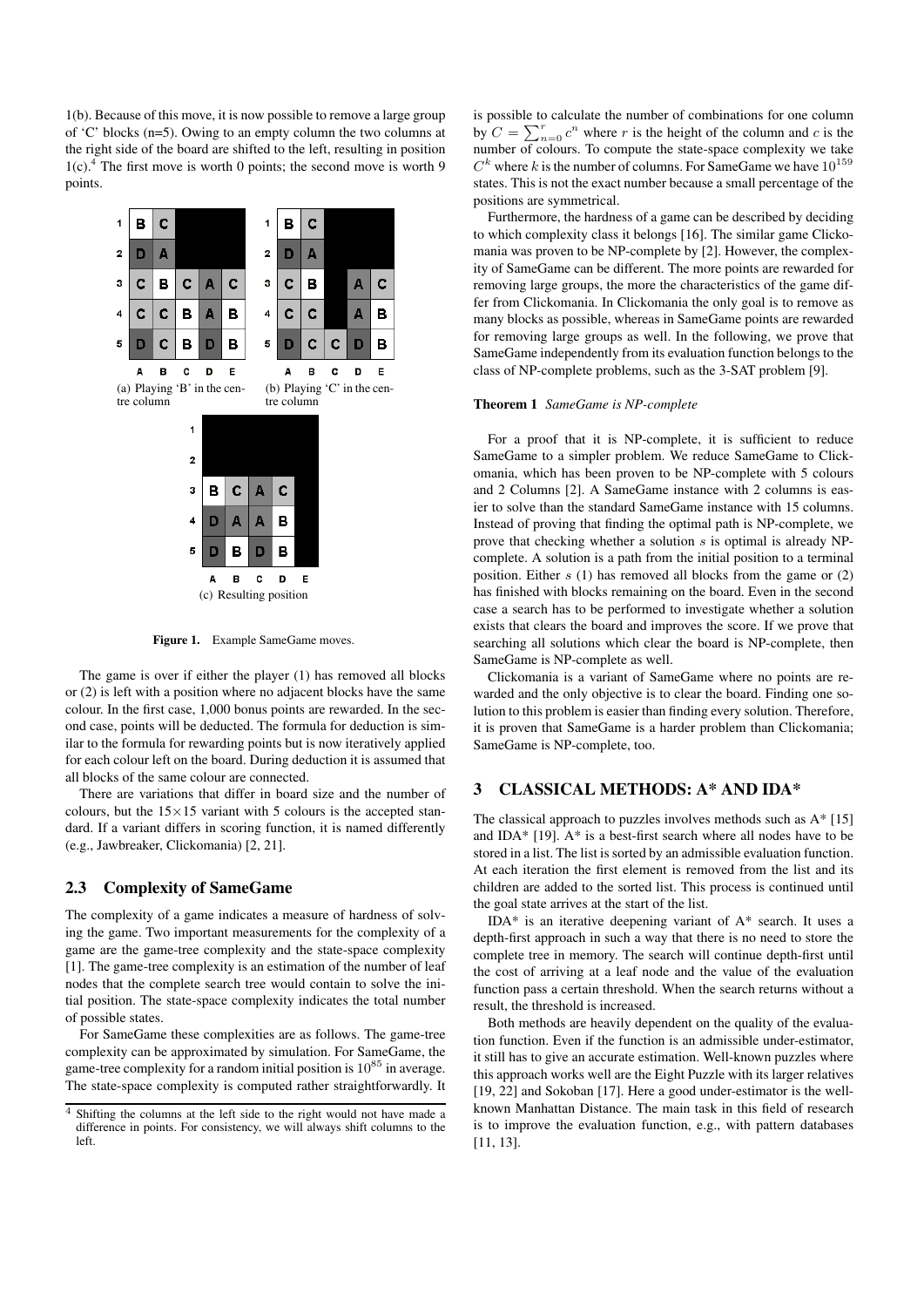These classical methods fail for SameGame because it is not easy to make an admissible under-estimator that still gives an accurate estimation. An attempt to make such an evaluation function is by just rewarding points to the groups on the board without actually playing a move. However, if an optimal solution to a SameGame problem has to be found, we may argue that an "over-estimator" of the position is needed. An admissible over-estimator can be created by assuming that all blocks of the same colour are connected and would be able to be removed at once. This function can be improved by checking whether there is a colour with only one block remaining on the board. If this is the case, the 1,000 bonus points at the end can be deducted. However, such an evaluation function is far from the real score on a position and does not give good results with A\* and IDA\*. Tests have shown that using A\* and IDA\* with the proposed "over-estimator" resemble a simple breadth-first search. The problem is that after expanding a node, the heuristic value of a child is significantly lower than the value of its parent, unless a move removes all blocks with one colour from the board.

Since no good evaluation function has been found yet, SameGame presents a new challenge for the puzzle research. In the next section we will discuss our SP-MCTS method.

# 4 MONTE-CARLO TREE SEARCH

This section first gives a description of SP-MCTS in Subsection 4.1. Thereafter we will explain the Meta-Search extension in Subsection 4.2.

### 4.1 SP-MCTS

MCTS is a best-first search method, which does not require a positional evaluation function. MCTS builds a search tree employing Monte-Carlo evaluations at the leaf nodes. Each node in the tree represents an actual board position and typically stores the average score found in the corresponding subtree and the number of visits. MCTS constitutes a family of tree-search algorithms applicable to the domain of board games [7, 10, 18].

In general, MCTS consists of four steps, repeated until time has run out [8]. (1) A *selection strategy* is used for traversing the tree from the root to a leaf. (2) A *simulation strategy* is used to finish the game starting from the leaf node of the search tree. (3) The *expansion strategy* is used to determine how many and which children are stored as promising leaf nodes in the tree. (4) Finally, the result of the MC evaluation is propagated backwards to the root using a *back-propagation strategy*.

Based on MCTS, we propose an adapted version for puzzles: Single-Player Monte-Carlo Tree Search (SP-MCTS). Below, we will discuss the four corresponding phases and point out differences between SP-MCTS and MCTS.

Selection Strategy Selection is the strategic task that selects one of the children of a given node. It controls the balance between exploitation and exploration. Exploitation is the task to focus on the move that led to the best results so far. Exploration deals with the less promising moves that still may have to be explored, due to the uncertainty of their evaluation so far. In MCTS at each node starting from the root a child has to be selected until a leaf node is reached. Several algorithms have been designed for this setup [7, 10].

Kocsis and Szepesvári [18] proposed the selection strategy UCT (Upper Confidence bounds applied to Trees). For SP-MCTS, we use a modified UCT version. At the selection of node  $N$  with children

 $N_i$ , the strategy chooses the move, which maximises the following formula.

$$
\overline{X} + C \cdot \sqrt{\frac{\ln t(N)}{t(N_i)}} + \sqrt{\frac{\sum x^2 - t(N_i) \cdot \overline{X}^2 + D}{t(N_i)}}.
$$
 (1)

The first two terms constitute the original UCT formula. It uses the number of times  $t(N)$  that node N was visited and the number of times  $t(N_i)$  that child  $N_i$  was visited to give an upper confidence bound for the average game value  $X$ . For puzzles, we added a third term, which represents the deviation [10, 6]. This term makes sure that nodes, which have been rarely explored, are not under-estimated.  $\sum x^2$  is the sum of the squared results achieved in this node so far. The third term can be tuned by the constant  $D$ . Coulom [10] chooses a move according to the selection strategy only if  $t$   $(N_i)$  reached a certain threshold (here 10). Before that happens, the simulation strategy is used, which will be explained later. Below we describe two differences between puzzles and two-player games, which may affect the selection strategy.

First, the essential difference between the two is the *range of values*. In two-player games, the results of a game can be summarised by *loss*, *draw*, and *win*. They can be expressed as numbers from the set  $\{-1, 0, 1\}$ . The average score of a node will always stay in  $[-1,1]$ . In a puzzle, a certain score can be achieved that is outside this interval. In SameGame there are positions, which can be finished with a value above 4,000 points. If the maximum score for a position would be known, then it is possible to scale this value back into the mentioned interval. However, the maximum score of a position might not be known. Thus, much higher values for the constants  $C$  and  $D$  have to be chosen than is usual in two-player games.

A second difference for puzzles is that there is *no uncertainty on the opponent's play*. This means that solely the line of play has to be optimised regarding the top score and not the average of a subtree.

Simulation Strategy Starting from a leaf node, random moves are played until the end of the game. In order to improve the quality of the games, the moves are chosen pseudo-randomly based on heuristic knowledge.

In SameGame, we have designed two static simulation strategies. We named these strategies "TabuRandom" and "TabuColourRandom". Both strategies aim at making large groups of one colour. In SameGame, making large groups of blocks is advantageous.

"TabuRandom" chooses a random colour at the start of a simulation. It is not allowed to play this colour during the random simulations unless there are no other moves possible. With this strategy large groups of the chosen colour will be formed automatically.

The new aspect in the "TabuColourRandom" with respect to the previous strategy is that the chosen colour is the colour most frequently occurring at the start of the simulation. This may increase the probability of having large groups during the random simulation. Expansion Strategy The expansion strategy decides which nodes are added to the tree. Coulom [10] proposed to expand one child per simulation. With his strategy, the expanded node corresponds to the first encountered position that was not present in the tree. This is also the strategy we used for SameGame.

Back-Propagation Strategy During the back-propagation phase, the result of the simulation at the leaf node is propagated backwards to the root. Several back-propagation strategies have been proposed in the literature [7, 10]. The best results that we have obtained was by using the plain average of the simulations. Therefore, we update (1) the average score of a node. Additional to this, we also update (2) the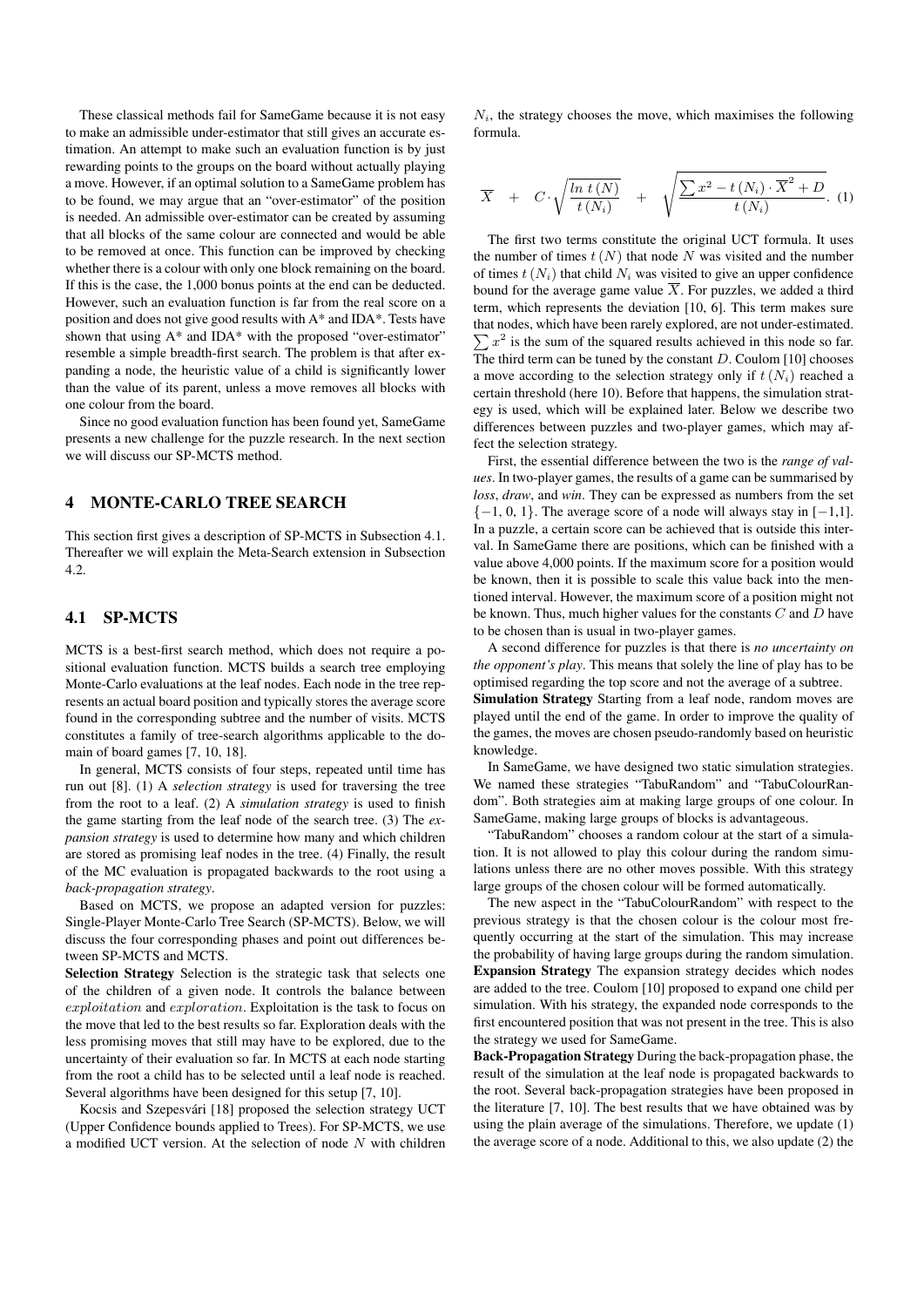sum of the squared results because of the third term in the selection strategy (see Formula 1), and (3) the best score achieved so far for computational reasons.

The four phases are iterated until the time runs out.<sup>5</sup> When this happens, a final move selection is used to determine, which move should be played. In two-player games (with an analogous run-outof-time procedure) the best move according to this strategy will be played by the player to move and the opponent then has time to calculate his response. But in puzzles this can be done differently. In puzzles it is not needed to wait for an unknown reply of an opponent. Because of this, it is possible to perform one large search from the initial position and then play all moves at once. With this approach all moves at the start are under consideration until the time for SP-MCTS runs out.

### 4.2 Meta-Search

A Meta-Search is a search method that does not perform a search on its own but uses other search processes to arrive at an answer. For instance, Gomes *et al.* [14] proposed a form of iterative deepening to handle heavy-tailed scheduling tasks. The problem was that the search was lost in a large subtree, which would take a large amount of time to perform, while there are shallow answers in other parts of the tree. The possibility exists that by restarting the search a different part of the tree was searched with an easy answer.

We discovered that it is important to generate deep trees in SameGame (see Section 5.2). However, by exploiting the mostpromising lines of play, the SP-MCTS can be caught in local maxima. So, we extended SP-MCTS with a straightforward form of Meta-Search to overcome this problem. After a certain amount of time, SP-MCTS just restarts the search with a different random seed. The best path returned at the end of the Meta-Search is the path with the highest score found in the searches. Section 5.3 shows that this form of Meta-Search is able to increase the average score significantly.

# 5 EXPERIMENTS AND RESULTS

Subsection 5.1 shows tests of the quality of the two simulation strategies TabuRandom and TabuColourRandom. Thereafter, the results of the parameter tuning are presented in Subsection 5.2. Next, in Subsection 5.3 the performance of the Meta-Search on a set of 250 positions is shown. Finally, Subsection 5.4 compares SP-MCTS to IDA\* and Depth-Budgeted Search (used in the program by Billings [4]).

### 5.1 Simulation Strategy

In order to test the effectiveness of the two simulation strategies we used a test set of  $250$  randomly generated positions.<sup>6</sup> We applied SP-MCTS without the Meta-Search extension for each position until 10 million nodes were reached in memory. These runs typically take 5 to 6 minutes per position. The best score found during the search is the final score for the position. The constants  $C$  and  $D$  were set to 0.5 and 10,000, respectively. The results are shown in Table 1.

Table 1 shows that the TabuRandom strategy has a significant better average score (i.e., 700 points) than plain random. Using the TabuColourRandom strategy the average score is increased by

<sup>6</sup> The test set can be found online at

Table 1. Effectiveness of the simulation strategies

|                         | Average Score | StDev |
|-------------------------|---------------|-------|
| Random                  | 2.069         | 322   |
| TabuRandom              | 2.737         | 445   |
| <b>TabuColourRandom</b> | 3.038         | 479   |

another 300 points. We observe that a low standard deviation is achieved for the random strategy. In this case, it implies that all positions score almost equally low.

# 5.2 SP-MCTS Parameter Tuning

This subsection presents the parameter tuning in SP-MCTS. Three different settings were used for the pair of constants  $(C; D)$  of Formula 1, in order to investigate which balance between exploitation and exploration gives the best results. These constants were tested with three different time controls on the test set of 250 positions, expressed by a maximum number of nodes. The three numbers are  $10<sup>5</sup>$ ,  $10^6$  and  $5 \times 10^6$ . The short time control refers to a run with a maximum of  $10^5$  nodes in memory. In the medium time control,  $10^6$  nodes are allowed in memory, and in long time control  $5 \times 10^6$  nodes are allowed. We have chosen to use nodes in memory as measurement to keep the results hardware-independent. The parameter pair (0.1; 32) represents exploitation, (1; 20,000) performs exploration, and (0.5; 10,000) is a balance between the other two.

Table 2 shows the performance of the SP-MCTS approach for the three time controls. The short time control corresponds to approximately 20 seconds per position. The best results are achieved by exploitation. The score is 2,552. With this setting the search is able to build trees that have on average the deepest leaf node at ply 63, implying that a substantial part of the chosen line of play is inside the SP-MCTS tree. Also, we see that the other two settings are not generating a deep tree.

In the medium time control, the best results were achieved by using the balanced setting. It scores 2,858 points. Moreover, Table 2 showed that the average score of the balanced setting increased most compared to the short time control, viz. 470. The balanced setting is now able to build substantially deeper trees than in the short time control (37 vs. 19). An interesting observation can be made by comparing the score of the exploration setting in the medium time control to the exploitation score in the short time control. Even with 10 times the amount of time, exploring is not able to achieve a significantly higher score than exploiting.

The results for the long experiment are that the balanced setting again achieves the highest score with 3,008 points. Now its deepest node on average is at ply 59. However, the exploitation setting only scores 200 points fewer than the balanced setting and 100 fewer than exploration.

From the results presented we may draw two conclusions. First we may conclude that it is important to have a deep search tree. Second, exploiting local maxima can be more advantageous than searching for the global maxima when the search only has a small amount of time.

<sup>5</sup> In general, there is no time limitation for puzzles. However, a time limit is necessary to make testing possible.

http://www.cs.unimaas.nl/maarten.schadd/SameGame/TestSet.txt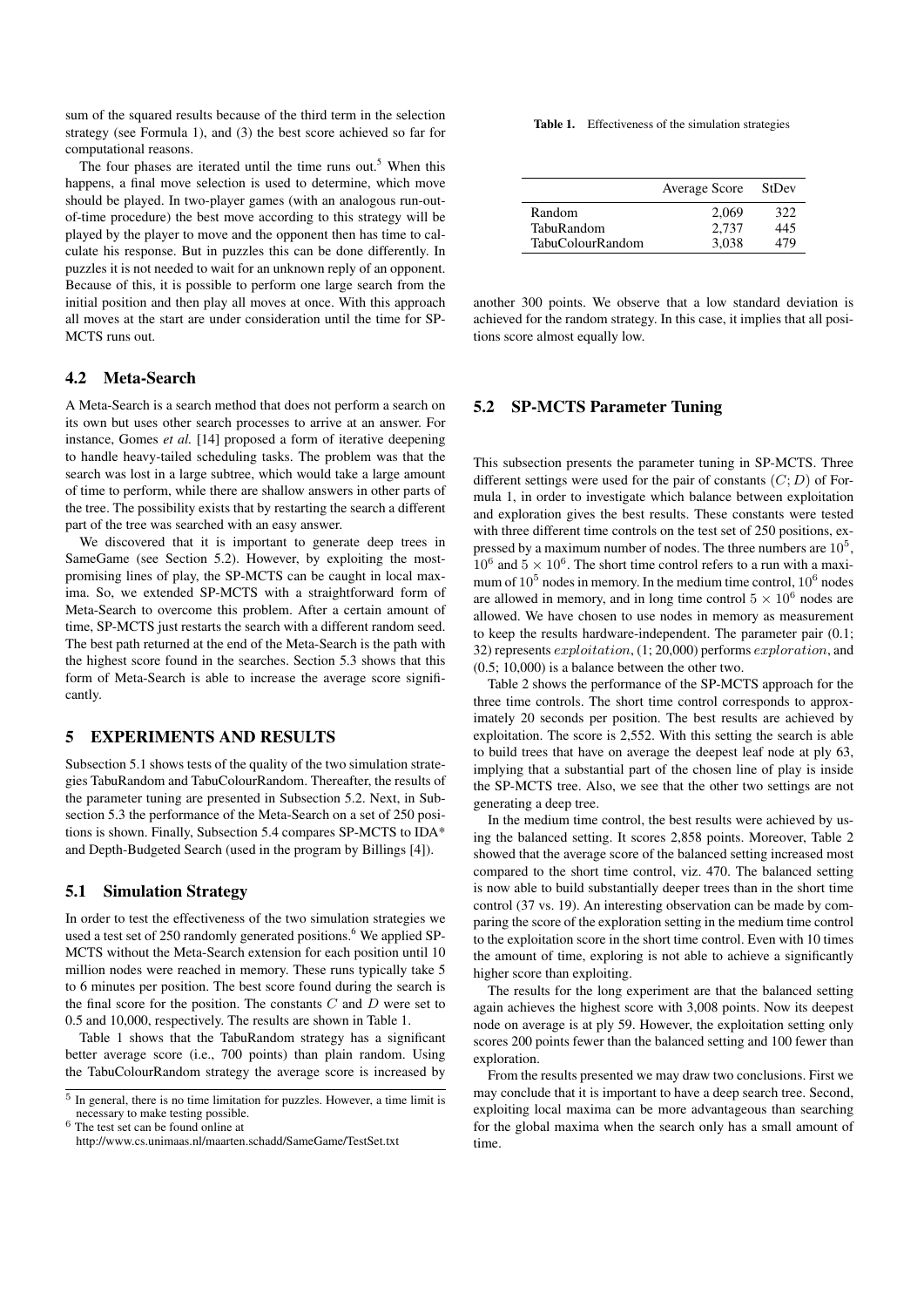|                             | Exploitation | Balanced      | Exploration |
|-----------------------------|--------------|---------------|-------------|
| $105$ nodes                 | (0.1; 32)    | (0.5; 10,000) | (1; 20,000) |
| Average Score               | 2,552        | 2,388         | 2,197       |
| <b>Standard Deviation</b>   | 572          | 501           | 450         |
| Average Depth               | 25           |               |             |
| Average Deepest Node        | 63           | 19            | 8           |
| $\overline{10^6}$ nodes     | (0.1; 32)    | (0.5; 10,000) | (1; 20,000) |
| Average Score               | 2,674        | 2,858         | 2,579       |
| <b>Standard Deviation</b>   | 607          | 560           | 492         |
| Average Depth               | 36           | 14            |             |
| <b>Average Deepest Node</b> | 71           | 37            | 15          |
| $5 \times 10^6$ nodes       | (0.1; 32)    | (0.5; 10,000) | (1; 20,000) |
| Average Score               | 2,806        | 3,008         | 2.901       |
| <b>Standard Deviation</b>   | 576          | 524           | 518         |
| Average Depth               | 40           | 18            |             |
| Average Deepest Node        | 69           | 59            | 20          |

Table 2. Results of SP-MCTS for different settings

# 5.3 Meta-Search

This section presents the performance tests of the Meta-Search extension of SP-MCTS on the set of 250 positions. We remark that the experiments are time constrained. Each experiment could only use  $5 \times 10^5$  nodes in total and the Meta-Search distributed these nodes fairly among the number of runs. It means that a single run can take all  $5 \times 10^5$  nodes, but that two runs would only use 250,000 nodes each. We used the exploitation setting (0.1; 32) for this experiment. The results are depicted in Figure 2.

Figure 2 indicates that already with two runs instead of one, a significant performance increase of 140 points is achieved. Furthermore, the maximum average score of the Meta-Search is at ten runs, which uses 50,000 nodes for each run. Here, the average score is 2,970 points. This result is almost as good as the best score found in Table 2, but with the difference that the Meta-Search used one tenth of the number of nodes. After ten runs the performance decreases because the generated trees are not deep enough.



Figure 2. The average score for different settings of the Meta-Search

### 5.4 Comparison

The best SameGame program so far has been written by Billings [4]. This program performs a non-documented method called Depth-Budgeted Search (DBS). When the search reaches a depth where its budget has been spent, a greedy simulation is performed. On a standardised test set of 20 positions<sup>7</sup> his program achieved a total score of 72,816 points with 2 to 3 hours computing time per position. Using the same time control, we tested SP-MCTS on this set. We used again the exploitation setting (0.1; 32) and the Meta-Search extension, which applied 1,000 runs using 100,000 nodes for each search process. For assessment, we tested IDA\* using the evaluation function described in Section 3. Table 3 compares IDA\*, DBS, and SP-MCTS with each other.

Table 3. Comparing the scores on the standardised test set

| Position nr.             | $IDA*$ | <b>DBS</b> | <b>SP-MCTS</b> |
|--------------------------|--------|------------|----------------|
| 1                        | 548    | 2,061      | 2,557          |
| $\overline{\mathbf{c}}$  | 1,042  | 3,513      | 3,749          |
| 3                        | 841    | 3,151      | 3,085          |
| $\overline{\mathcal{L}}$ | 1,355  | 3,653      | 3,641          |
| 5                        | 1,012  | 3,093      | 3,653          |
| 6                        | 843    | 4,101      | 3,971          |
| 7                        | 1,250  | 2,507      | 2,797          |
| 8                        | 1,246  | 3,819      | 3,715          |
| 9                        | 1,887  | 4.649      | 4,603          |
| 10                       | 668    | 3,199      | 3,213          |
| 11                       | 1,073  | 2,911      | 3,047          |
| 12                       | 602    | 2,979      | 3,131          |
| 13                       | 667    | 3,209      | 3,097          |
| 14                       | 749    | 2,685      | 2,859          |
| 15                       | 745    | 3,259      | 3,183          |
| 16                       | 1,647  | 4,765      | 4,879          |
| 17                       | 1,284  | 4,447      | 4,609          |
| 18                       | 2,586  | 5,099      | 4,853          |
| 19                       | 1,437  | 4,865      | 4,503          |
| 20                       | 872    | 4,851      | 4,853          |
| Total:                   | 22,354 | 72.816     | 73,998         |

<sup>7</sup> The positions can be found at the following address: http://www.jsgames.de/eng/games/samegame.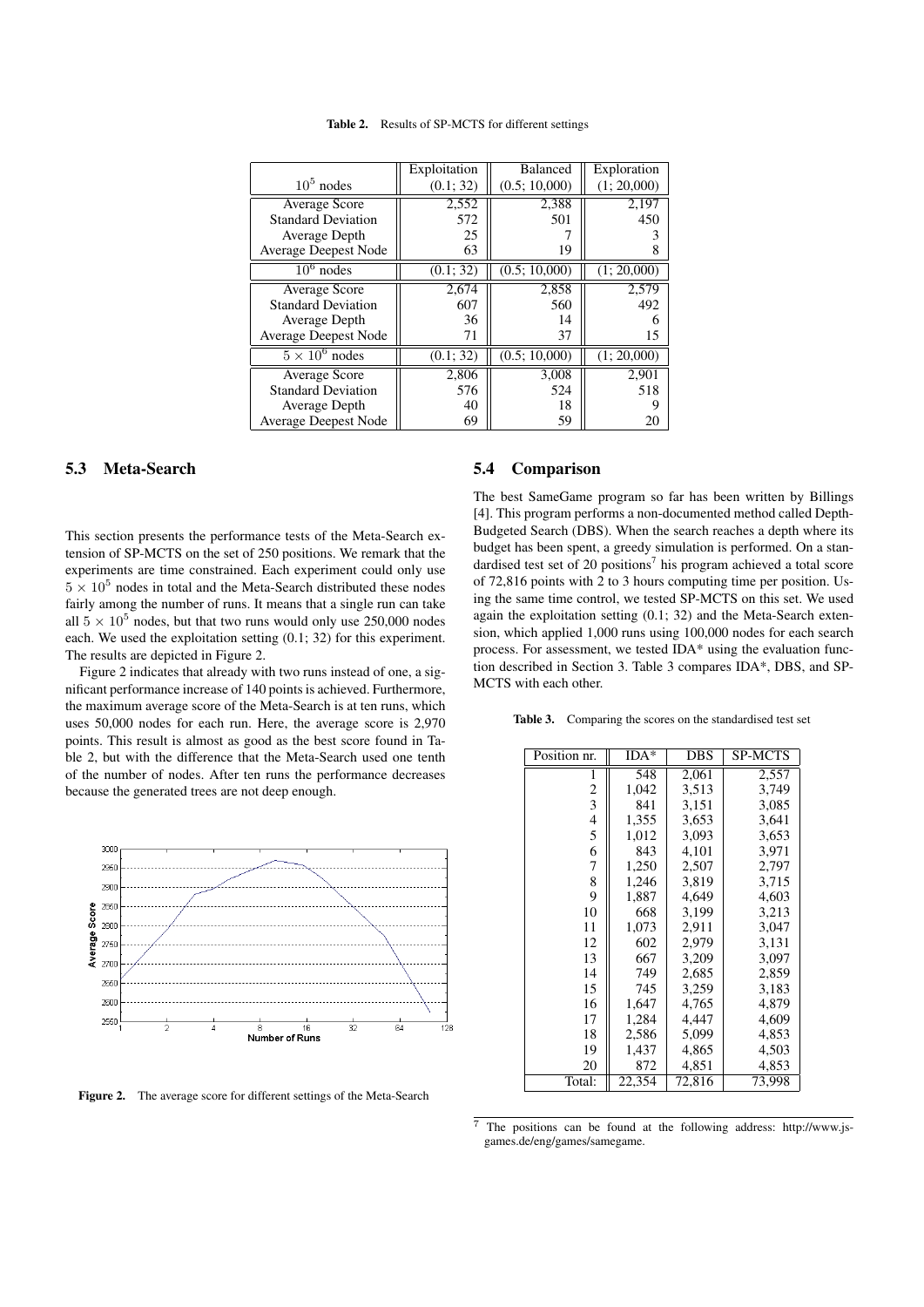SP-MCTS outperformed DBS on 11 of the 20 positions and was able to achieve a total score of 73,998. Furthermore, Table 3 shows that IDA\* does not perform well for this puzzle. It plays at the human beginner level. The best variants discovered by SP-MCTS can be found on our website.<sup>8</sup> There we see that SP-MCTS is able to clear the board for all of the 20 positions. This confirms that a deep search tree is important for SameGame as was seen in Subsection 5.2.

By combining the scores of DBS and SP-MCTS we computed that at least 75,152 points can be achieved for this set.

# 6 CONCLUSIONS AND FUTURE RESEARCH

In this paper we have shown how MCTS addresses NP-complete puzzles. As a representative puzzle, we have chosen the game SameGame and have proven that it is NP-complete. We proposed a new MCTS variant called Single-Player Monte-Carlo Tree Search (SP-MCTS) as an alternative to more classical approaches that solve (NP-complete) puzzles, such as A\* and IDA\*. We adapted MCTS by two modifications resulting in SP-MCTS. The modifications are (1) the selection strategy and (2) the back-propagation strategy. Below we provide three observations and subsequently two conclusions.

#### 6.1 Conclusions

First, we observed that our TabuColourRandom strategy (i.e., reserving the most frequent occurring colour to be played last) significantly increased the score of the random simulations in SameGame. Compared to the pure random simulations, an increase of 50% in the average score is achieved.

Next, we observed that it is important to build deep SP-MCTS trees. Exploiting works better than exploring at short time controls. At longer time controls the balanced setting achieves the highest score, and the exploration setting works better than the exploitation setting. However, exploiting the local maxima still leads to comparable high scores.

Third, with respect to the extended SP-MCTS endowed with a straightforward Meta-Search, we observed that for SameGame combining a large number of small searches can be more beneficial than doing one large search.

From the results of SP-MCTS with parameters (0.1; 32) and with Meta-Search set on a time control of around 2 hours we may conclude that SP-MCTS produced the highest score found so far for the standardised test set. It was able to achieve 73,998 points, breaking Billings' record by 1,182 points. So, our program with SP-MCTS may be considered at this moment the world's best SameGame program.

A second conclusion is that we have shown that SP-MCTS is applicable to a one-person perfect-information game. SP-MCTS is able to achieve good results on the NP-complete game of SameGame. This means that SP-MCTS is a worthy alternative for puzzles where a good admissible estimator cannot be found. Even more, SP-MCTS proves to be an interesting solution to solving similar tractable instances of NP-complete problems.

#### 6.2 Future Research

In the future, more enhanced methods will be tested on SameGame. We mention three of them. First, knowledge can be included in the selection mechanism. A method to achieve this is called *Progressive Unpruning* [8]. Second, this paper demonstrated that combining small searches can achieve better scores than one large search. However, there is no information shared between the searches. This can be achieved by using a transposition table, which is not cleared at the end of a small search. Third, the Meta-Search can be parallelised asynchronously to take advantage of multi-processor architectures.

Furthermore, to test our theories about the successfulness of SP-MCTS in solving other NP-Complete problems, we would like to investigate how well this method performs on, for instance, (3-) SAT problems.

# ACKNOWLEDGEMENTS

This work is funded by the Dutch Organisation for Scientific Research (NWO) in the framework of the project TACTICS, grant number 612.000.525.

# **REFERENCES**

- [1] L. V. Allis. *Searching for Solutions in Games and Artificial Intelligence*. PhD thesis, Rijksuniversiteit Limburg, Maastricht, The Netherlands, 1994.
- [2] T. C. Biedl, E. D. Demaine, M. L. Demaine, R. Fleischer, L. Jacobsen, and I. Munro. The Complexity of Clickomania. In R. J. Nowakowski, editor, *More Games of No Chance, Proc. MSRI Workshop on Combinatorial Games*, pages 389–404, MSRI Publ., Berkeley, CA, Cambridge University Press, Cambridge, 2002.
- [3] N. L. Biggs, E. K. Lloyd, and R. J. Wilson. *Graph Theory 1736-1936*. Clarendon Press, Oxford, UK, 1976.
- [4] D. Billings. Personal Communication, University of Alberta, Canada, 2007.
- [5] B. Bouzy and T. Cazanave. Computer Go: An AI-Oriented Survey. *Artificial Intelligence*, 132(1):39–103, 2001.
- [6] G. M. J. B. Chaslot, S. De Jong, J-T. Saito, and J. W. H. M. Uiterwijk. Monte-Carlo Tree Search in Production Management Problems. In P. Y. Schobbens, W. Vanhoof, and G. Schwanen, editors, *Proceedings of the 18th BeNeLux Conference on Artificial Intelligence*, pages 91–98, Namur, Belgium, 2006.
- [7] G. M. J. B. Chaslot, J-T. Saito, B. Bouzy, J. W. H. M. Uiterwijk, and H. J. van den Herik. Monte-Carlo Strategies for Computer Go. In P. Y. Schobbens, W. Vanhoof, and G. Schwanen, editors, *Proceedings of the 18th BeNeLux Conference on Artificial Intelligence*, pages 83–91, Namur, Belgium, 2006.
- [8] G. M. J. B. Chaslot, M. H. M. Winands, J. W. H. M. Uiterwijk, H. J. van den Herik, and B. Bouzy. Progressive strategies for Monte-Carlo Tree Search. In P. Wang et al., editors, *Proceedings of the 10th Joint Conference on Information Sciences (JCIS 2007)*, pages 655–661. World Scientific Publishing Co. Pte. Ltd., 2007.
- [9] S. A. Cook. The complexity of theorem-proving procedures. In *STOC '71: Proceedings of the third annual ACM symposium on Theory of computing*, pages 151–158, New York, NY, USA, 1971. ACM Press.
- [10] R. Coulom. Efficient selectivity and backup operators in Monte-Carlo tree search. In H. J. van den Herik, P. Ciancarini, and H. H. L. M. Donkers, editors, *Proceedings of the 5th International Conference on Computer and Games*, volume 4630 of *Lecture Notes in Computer Science (LNCS)*, pages 72–83. Springer-Verlag, Heidelberg, Germany, 2007.
- [11] J. C. Culberson and Jonathan Schaeffer. Pattern databases. *Computational Intelligence*, 14(3):318–334, 1998.
- [12] R. W. Eglese. Simulated annealing: A tool for operational research. *European Journal of Operational Research*, 46(3):271–281, 1990.
- [13] A. Felner, U. Zahavi, Jonathan Schaeffer, and R. C. Holte. Dual Lookups in Pattern Databases. In *IJCAI*, pages 103–108, Edinburgh, Scotland, UK, 2005.
- [14] C. P. Gomes, B. Selman, K. McAloon, and C. Tretkoff. Randomization in Backtrack Search: Exploiting Heavy-Tailed Profiles for Solving Hard Scheduling Problems. In *AIPS*, pages 208–213, Pittsburg, PA, 1998.
- [15] P. E. Hart, N. J. Nielson, and B. Raphael. A formal basis for the heuristic determination of minimum cost paths. *IEEE Transactions on Systems Science and Cybernatics*, SSC-4(2):100–107, 1968.

The best variations can be found at the following address: http://www.cs.unimaas.nl/maarten.schadd/SameGame/Solutions.html